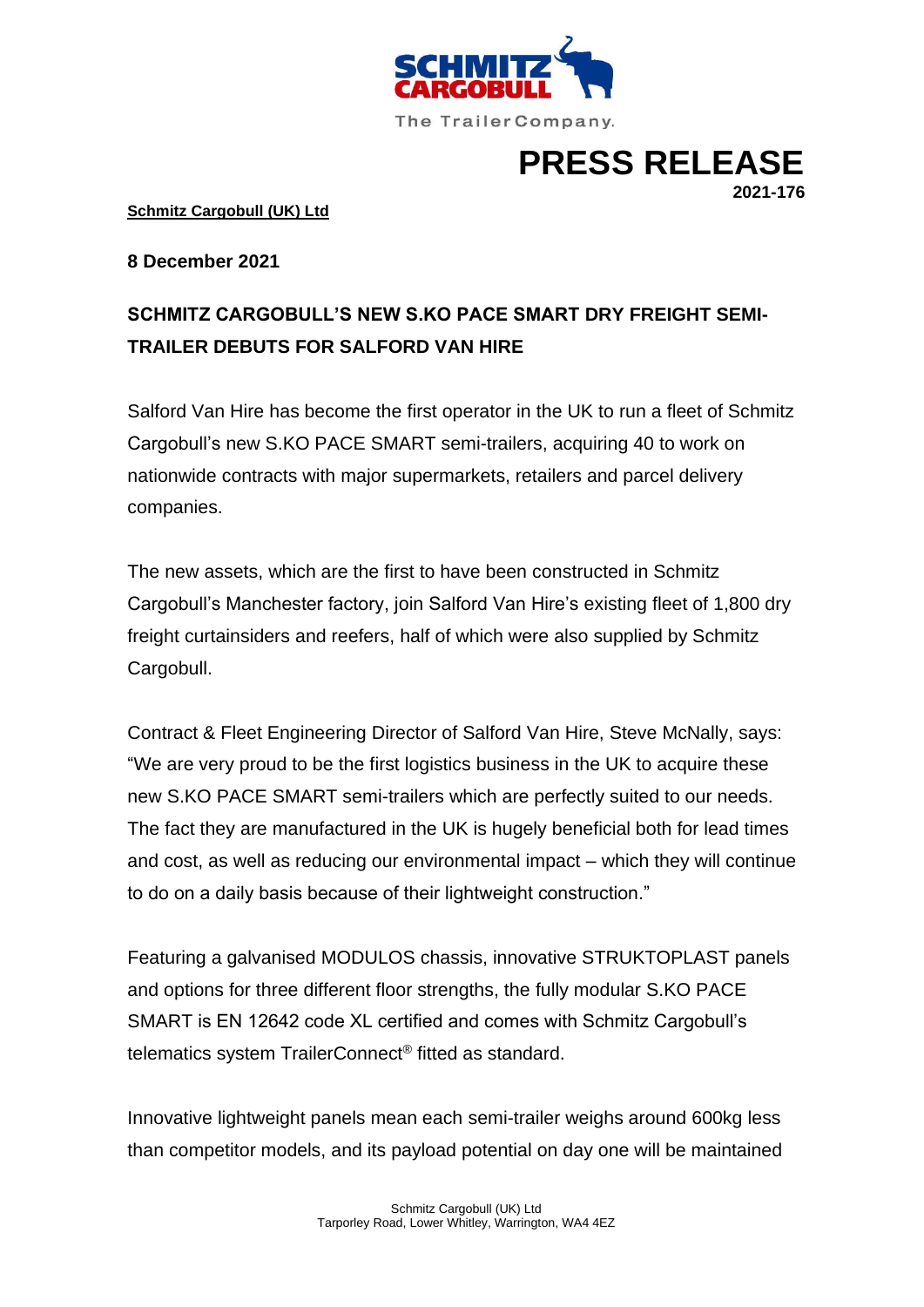

for the life of the asset – qualities which will translate into reduced emissions and lower fuel bills.

Salford Van Hire has worked with Schmitz Cargobull for more than 10 years and the team's confidence in the manufacturer meant they placed their order without the need to trial a demonstrator vehicle.

McNally says: "We have always been impressed by the quality, design and build of Schmitz Cargobull trailers so we were completely confident in our choice to be the first to run S.KO PACE SMART trailers. Now we have them, they are already exceeding our expectations."

Expected to be in operation seven days a week, the new trailers will be used to support Salford Van Hire's largest customers who transport a variety of dry freight and parcels.

Independent and privately-owned, Salford Van Hire is one of the largest and most well-respected car and commercial vehicle rental and contract hire organisations in the UK, with bases in Leeds and Manchester.

# ends

# **Editor's notes:**

Schmitz Cargobull UK and Ireland is a subsidiary company of the German-owned Schmitz Cargobull Group.

With an annual production of around 42,500 trailers and with around 5,700 employees, Schmitz Cargobull AG is Europe's leading manufacturer of semi-trailers, trailers and truck bodies for temperature-controlled freight, general cargo and bulk goods. The company achieved sales of €1.74 billion in the 2020/21 financial year. As a pioneer in the industry, the North German company developed a comprehensive brand strategy early on and consistently established quality standards spanning every level: from research and development, through production and service contracts, to trailer telematics, financing, spare parts, and used vehicles.

Visit Schmitz Cargobull UK's dedicated online press room at<http://gk.news/schmitzcargobull>



<https://twitter.com/cargobulluk>

<https://www.linkedin.com/company/5183400>

<http://www.youtube.com/user/SchmitzCargobullUK>

# **Press Contact UK:**

Lucy Pitcher or Gemma Turner Garnett Keeler PR Tel: 020 8647 4467 Email: [lucy.pitcher@garnettkeeler.com](mailto:lucy.pitcher@garnettkeeler.com) or [gemma.turner@garnettkeeler.com](mailto:gemma.turner@garnettkeeler.com)

# **Company Contact Europe:**

Anna Stuhlmeier, Head of Corporate Public Relations Silke Hesener, Manager Public Relations